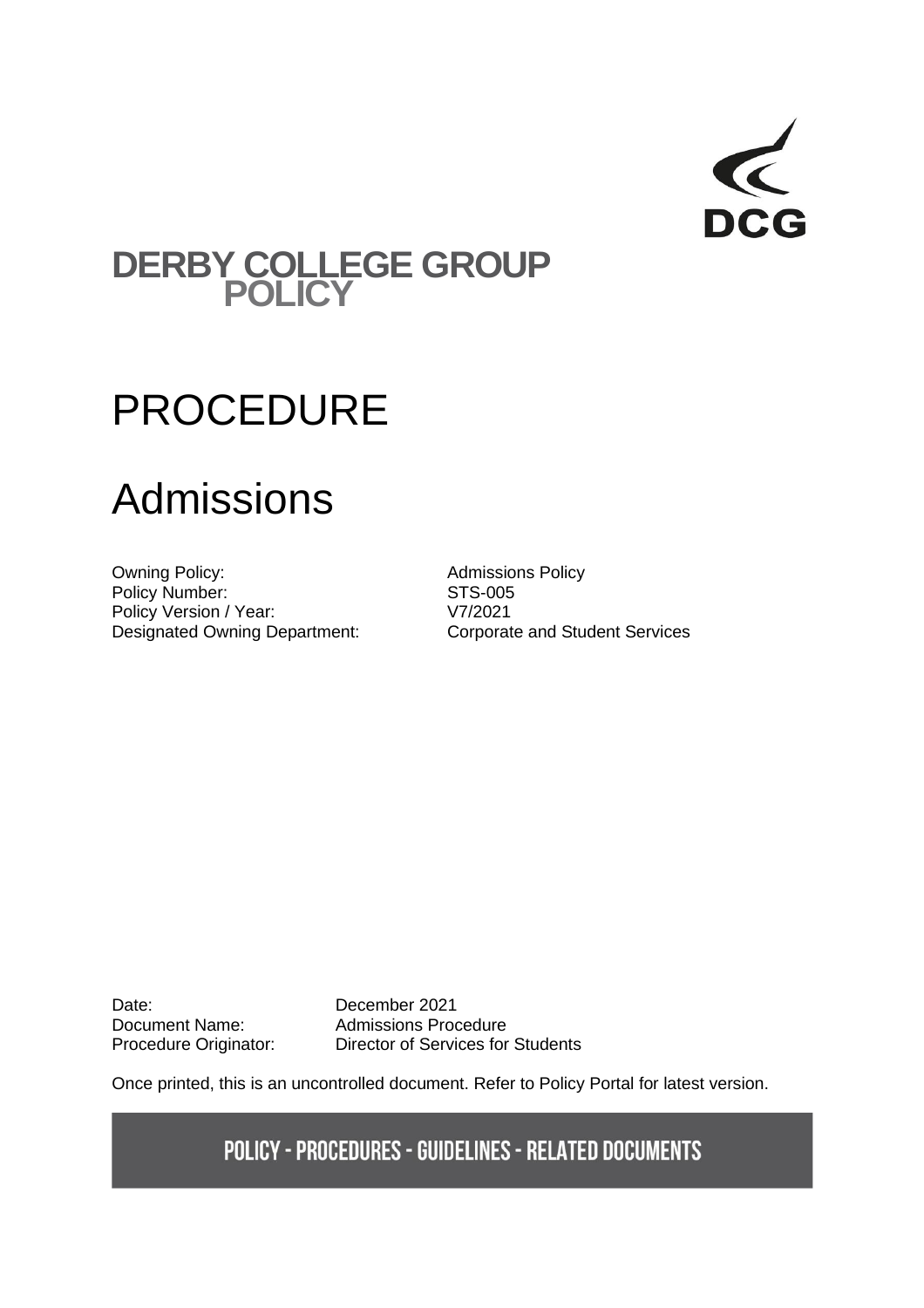### **1 Introduction and Purpose**

The procedures described in this document refer mainly to prospective students intending to join programmes of study delivered on any of the main college campuses of DCG. *The Student Journey Flowchart: College Based Students* (see Appendix 1) provides further detail of the admissions process. Admissions for DCG apprentice, employment-based and higher education students have separate procedures which are also referenced in this policy and detailed in the flowcharts provided in the appendices.

### **2 Operating Procedures**

**NB: Due to the current COVID pandemic health and safety measures informed by government guidance, will be followed to ensure the safety of employees, students, parents and other partner agencies. During this period, face to face activities will be replaced by remote methods of communication eg remote admissions interviews/virtual information and taster events etc. DCG will keep these methods of communication under constant review and make adjustments to the Admissions Procedure accordingly throughout the admissions period.**

#### **The start of the student journey**

**Step 1: Initial enquiries –** The Schools Engagement Co-ordinator, with support from the wider college team where relevant will attend and participate in many school events throughout the city and county. This may take the form of presentations to groups of students or being available to advise both prospective students and their parents/guardians at school events such as Parents Evenings, Industry Days and Options Evenings.

DCG also has a presence at venues in Derby and Derbyshire at selected times throughout the year to provide information and guidance directly to members of the community. Students are provided with the opportunity to make initial enquires about learning opportunities at DCG and complete an online registration form. This enables the college to send all enquirers the DCG prospectus and invitations to forthcoming information evenings and events.

**Step 2: Attend a (Virtual) Information Evening** – the DCG admissions process starts with an information evening. These events are held throughout the year (November to June) and they provide the opportunity for potential students to find out about career routes, programmes of study, college facilities and services available.

Student Services Advisers, College Careers Advisers and a wide range of teaching employees are available at the Information Evenings to provide information, advice and guidance. Details of the Information Evenings are published well in advance, in the full-time study prospectus, on the college website, in local schools and in the media.

**Step 3: Apply to college** – students can apply online via the college website at: [www.derby](http://www.derby-college.ac.uk/)[college.ac.uk.](http://www.derby-college.ac.uk/) If students are unable to access the online system through schools or Connexions Centres, they can apply via telephone with the support of a Student Services Adviser who will complete the online application on their behalf. Following an online application submission, the student is sent an email acknowledgement. Following this, within ten working days from receipt of application, the Student Service Admissions Team will contact the student to invite them to attend an initial selection interview if necessary. Any student wishing to apply for A Levels is expected to submit a personal statement of no more than 300 words.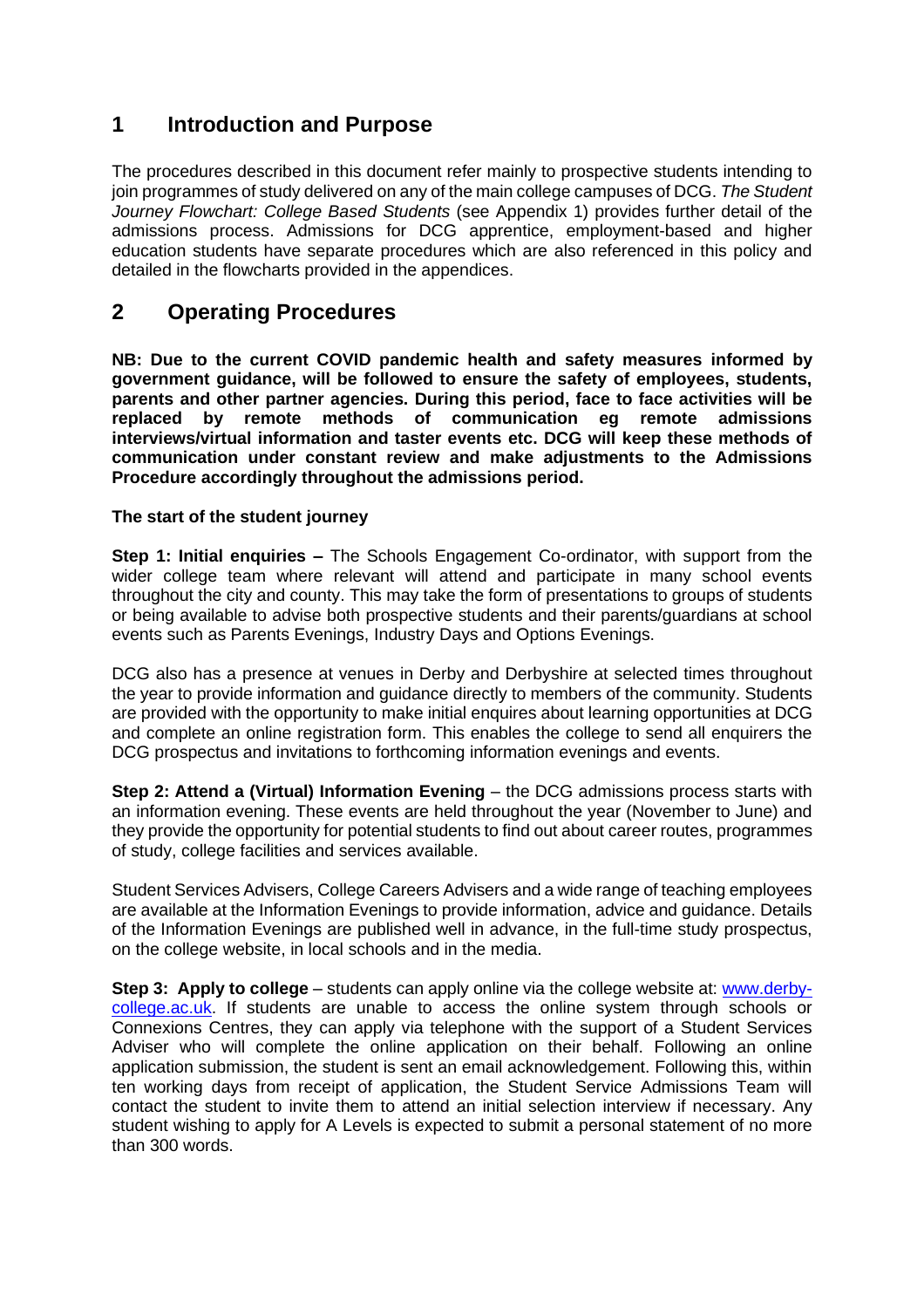**Step 4: Selection Interview** All students applying for a place on a DCG **vocational study programme** (excluding full cost short courses) are invited for a selection interview with curriculum employees and take place from November to July. The employee carrying out the interview completes a standardised online selection interview record which is used by all programme areas. The interview record allows the interviewer the opportunity to score the students responses to the questions being asked. Applicants are given the opportunity to answer the interview questions prior to attending the interview in college by accessing an online interview record link provided by Student Services. Instructions on how to access the interview record are provided in the interview invite letter. In this instance the interview question responses will be reviewed and discussed in greater detail when the applicant attends their interview appointment.

During the selection process all full and part-time applicants may be required to undertake a screening assessment where deemed appropriate depending on grades (excluding applicants for full cost short courses); this is used to determine whether support is required for literacy and numeracy.

Decisions regarding college place offers will only be given when a selection interview has been undertaken and the results of literacy and numeracy screening (if applicable) have been received and considered by curriculum employees. Some faculty departments may decide to invite prospective students to undertake further selection methods, for example; undertake a taster session, complete a personal statement prior to the interview or undertake further skills assessment before making decisions to offer a place. Students applying for technical qualifications will undergo selection processes which mirror those adopted in the related industry.

**A Level offers** in the main will be based on the application details, predicted grades, and content of the interview record and personal statements submitted by candidates. However, A Level candidates may be invited for an interview if further discussion is required to inform whether an offer will be made.

Students who wish to apply to college but are unsure of their career and programme choice can request advice and guidance from the Student Services Team. This is available via telephone or face to face in college. When the student is able to make a programme choice, they will submit an online application and the Student Services Admissions Team will write to the prospective student with an invitation for a selection interview.

**Step 5: Receiving an offer** – Following an offer being made, the Student Services Admissions Team will contact the prospective student to inform them of the outcome. The offer letter (electronic) will include a reply function to enable the student to confirm acceptance of the place.

Applicants declaring a support need will be contacted by the Inclusion and Support Team prior to enrolment and be offered support at their interview. The resulting support plan and any specific resources or specialist equipment can be in place as early as possible in a Study Programme.

If it is not deemed appropriate that a student is offered a place on the programme they have applied for, the applicant will be offered further advice and guidance from the Student Services/Careers Team so that alternative progression routes at College can be considered. The Student Services Admissions Team can arrange further selection interviews when appropriate.

**Step 6: Faculty Events -** During the year the College has a number of faculty events where current students display work and/or skills. Applicants to a college programme will be invited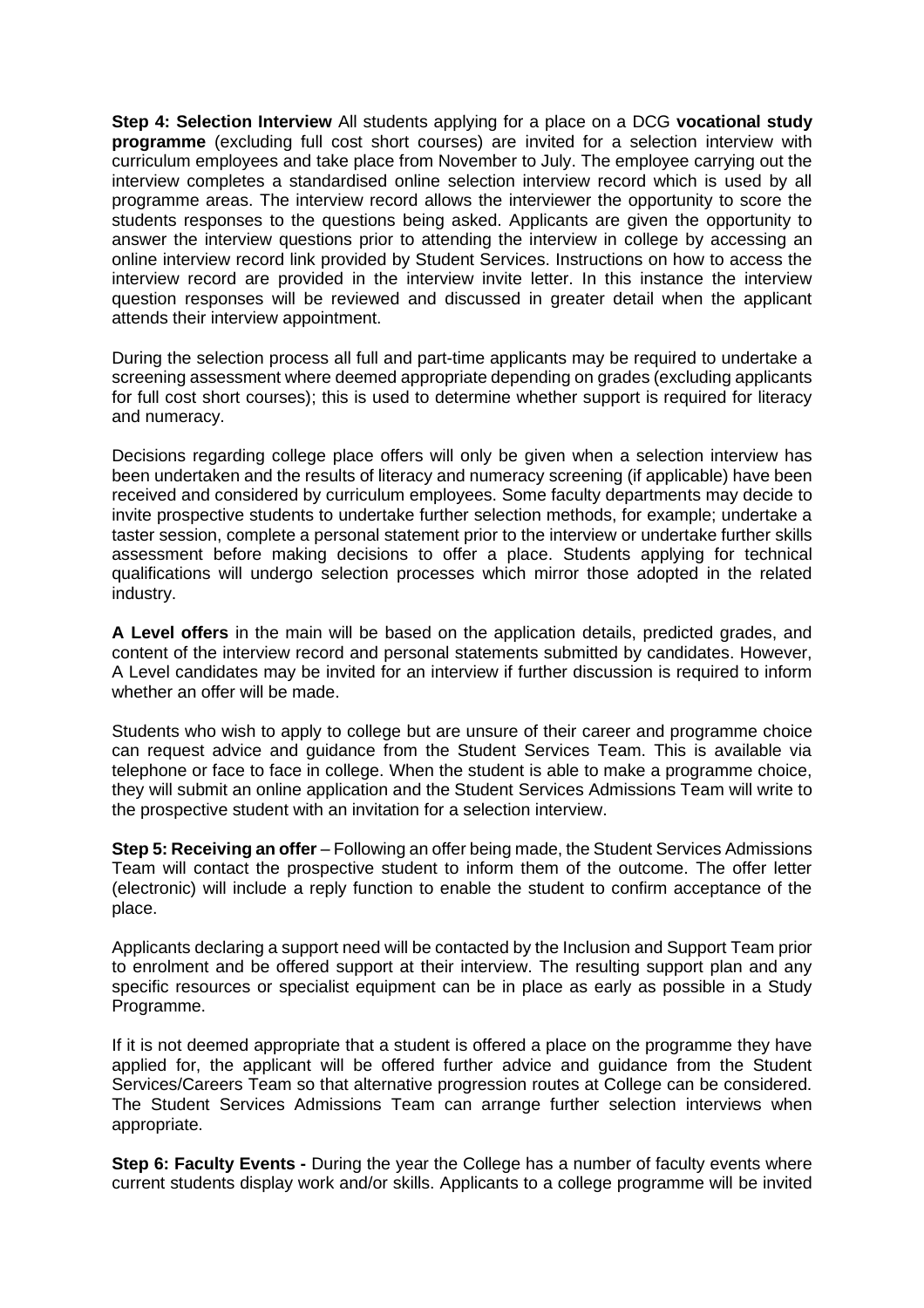to these events to provide the opportunity to visit the college campus and meet with current students.

**Step 7: IAG and Enrolment Events** – Following GCSE results day in August, offers will be confirmed via the Online Enrolment System. Applicants will be asked to upload their awarded GCSE (or other qualifications grades) to enable curriculum teams to review if conditional offers have been met. Consequently, offers will then be confirmed or adjusted. If students do not meet the conditions of their offer, they may be offered an alternative programme of study or referred to the IAG Team to seek further support in choosing an appropriate study option. Advice and Guidance events will be available during August and September to enable students and parents to access support in making career and progression choices.

**Residency checks** – any applicant who has not been a resident within the UK/EEA for the preceding three years must provide evidence of their eligibility to reside within the UK. Evidence must be presented in person unless otherwise stated in order to confirm authenticity of the evidence. Enrolment will not be allowed until this evidence is confirmed. Evidence that an applicant may provide includes a Residency Permit, VISA within a passport, national identity card, immigration letter, letter from a local county council confirming care or living arrangements, a letter from a solicitor. All evidence provided must have a valid date and not be expired. Any evidence such as letters from the council or UK government will be dated within 1 year, and in some instances such as a residency application, not more than 6 months old. Out of date evidence, such as expired residency permits, VISAs or passports will not be accepted as proof of residency. A DCG Residency Form must be completed to accompany the evidence an applicant provides. A copy of the residency form along with a copy of the submitted evidence (eg a scan or photocopy of a residency card) must be taken and kept for future audit purposes.

**Late Applicants** - open enrolment events (onsite/remote) at the end of August/start of September enable late applicants to enrol on college programmes. However, applicants are still required to go through a robust admissions process in order to assess their suitability for the career route and course of study. Late applicants will be required to undertake a selection interview, taster (if applicable) and screening assessment (if applicable) before a decision is made to accept an applicant onto a programme.

**Returning students to DCG** (years one to two/two to three) will undertake a 'Next Steps' interview and complete a roll over enrolment form at the end of their previous academic year, in order to confirm their intention to return. Students wishing to apply for a next level up programme will have a 'Next Step' interview with the curriculum team. Progression on to year two or three of a programme or the next level up programme will be subject to satisfactory performance and behaviour by the student at the end of their first year/completion of study. *The process is detailed in the Next Steps flowchart (see appendix)*

**Existing DCG students** who wish to progress onto a programme of study in a different curriculum area to their current one at college, are required to complete the online application form and will be invited by the Student Services Admission Team to attend an interview with curriculum teams. Students who are applying for another programme of study at college will also be expected to undertake a selection interview. *The process is detailed in the Next Steps flowchart (see appendix)*

**Admissions procedure for apprenticeship applicants** – applications for DCG apprenticeship programmes are processed by the Apprenticeship Team. Applications can be made online via the DCG website. The admissions procedure for employed and non-employed applicants are detailed in the *Student Journey Flowchart: Apprenticeship Students* (see Appendix 2).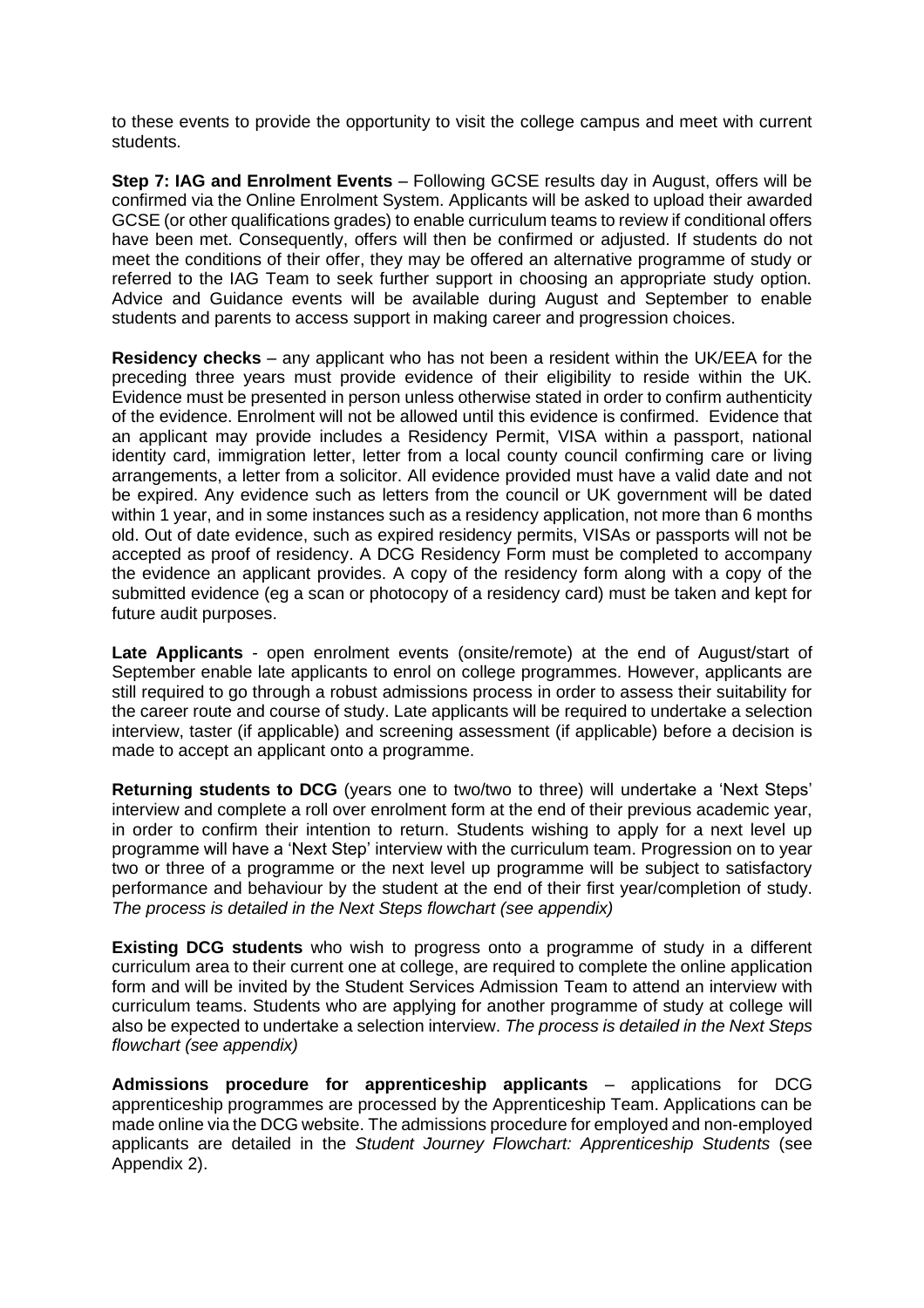**Admissions procedure for employment-based students** – applications for DCG employment-based programmes are processed by the Business Development Team. The admissions procedure for employment-based students are detailed in the *Student Journey Flowchart: Employment Based Students* (see Appendix 3).

**Admissions procedure for higher education applicants –** applications for higher education courses are processed by the Student Services Admissions Team in liaison with the Team Manager, Higher Education.

The procedure for admissions to higher education courses delivered by DCG and higher education courses which are delivered in collaboration with partner universities/awarding bodies are detailed in the *Student Journey Flowchart: Higher Education Student*s (see Appendix 4). Further guidance notes can also be found in the following document - *Higher Education Admissions Policy.*

**Full cost short courses** - applications can be made online via the DCG website or via telephone. The Administrator for short courses operates an immediate booking system which involves processing payments in direct liaison with all applicants for short courses.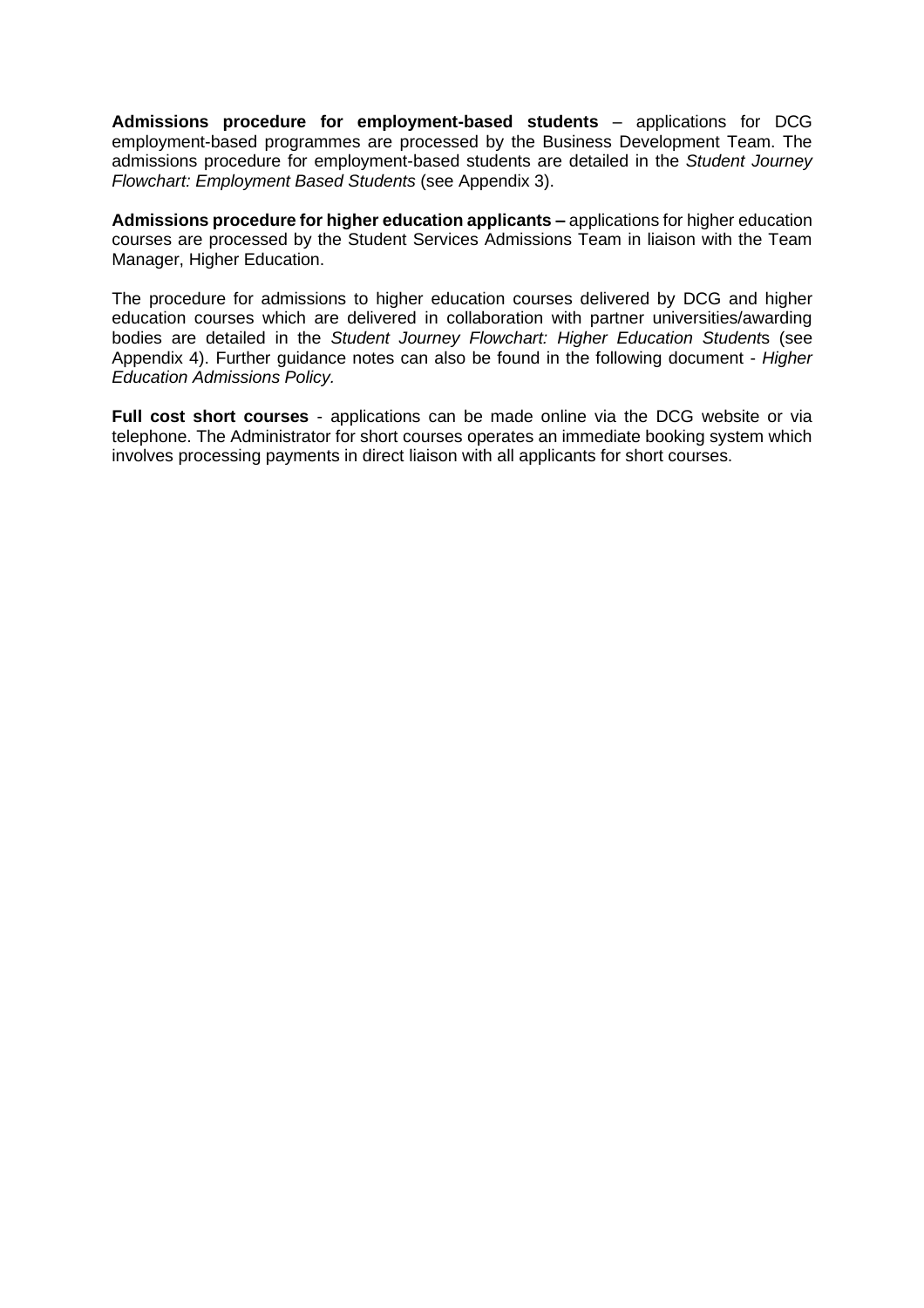#### Appendix 1 - *The Student Journey Flowchart: College Based Students*



at DCG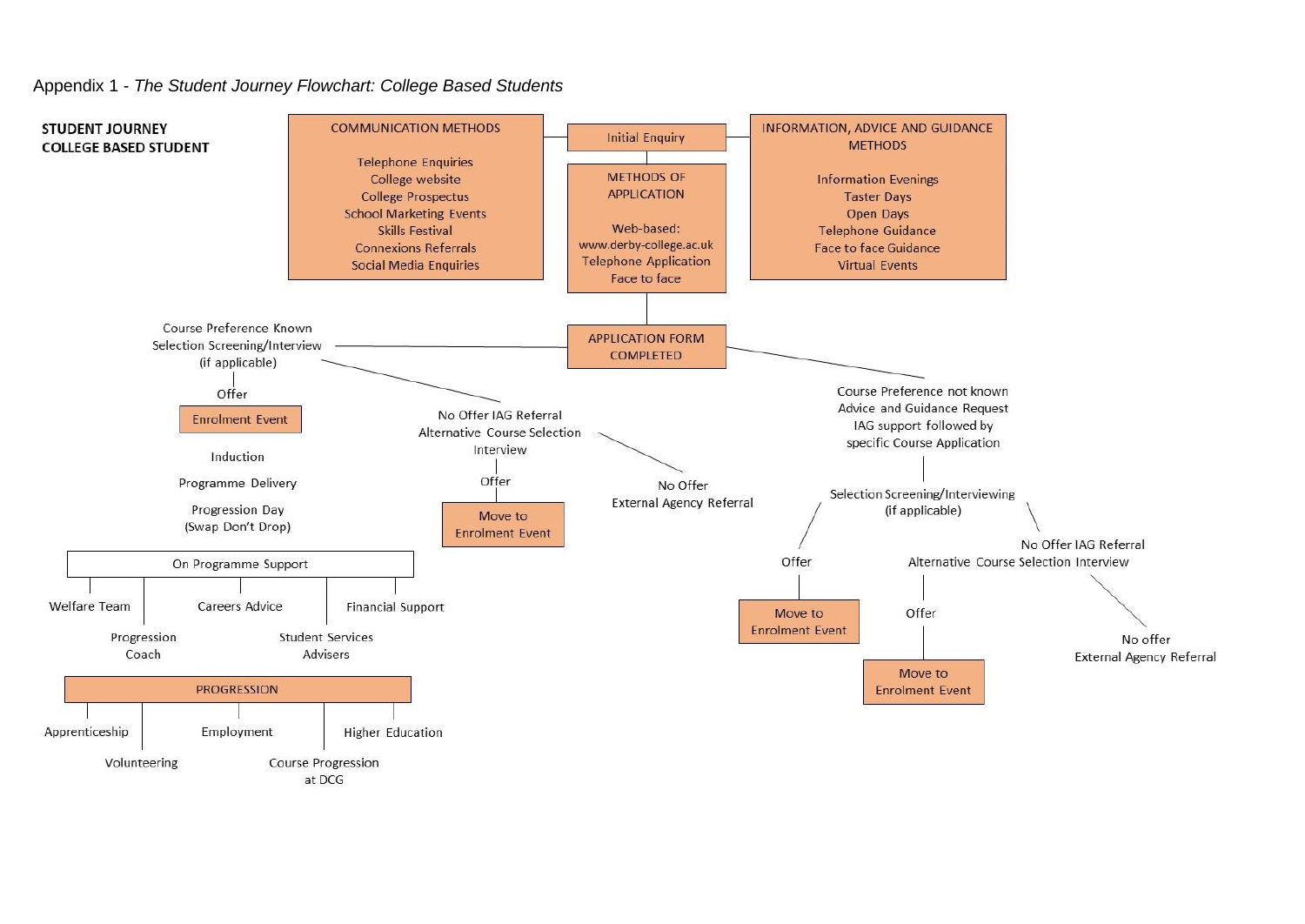

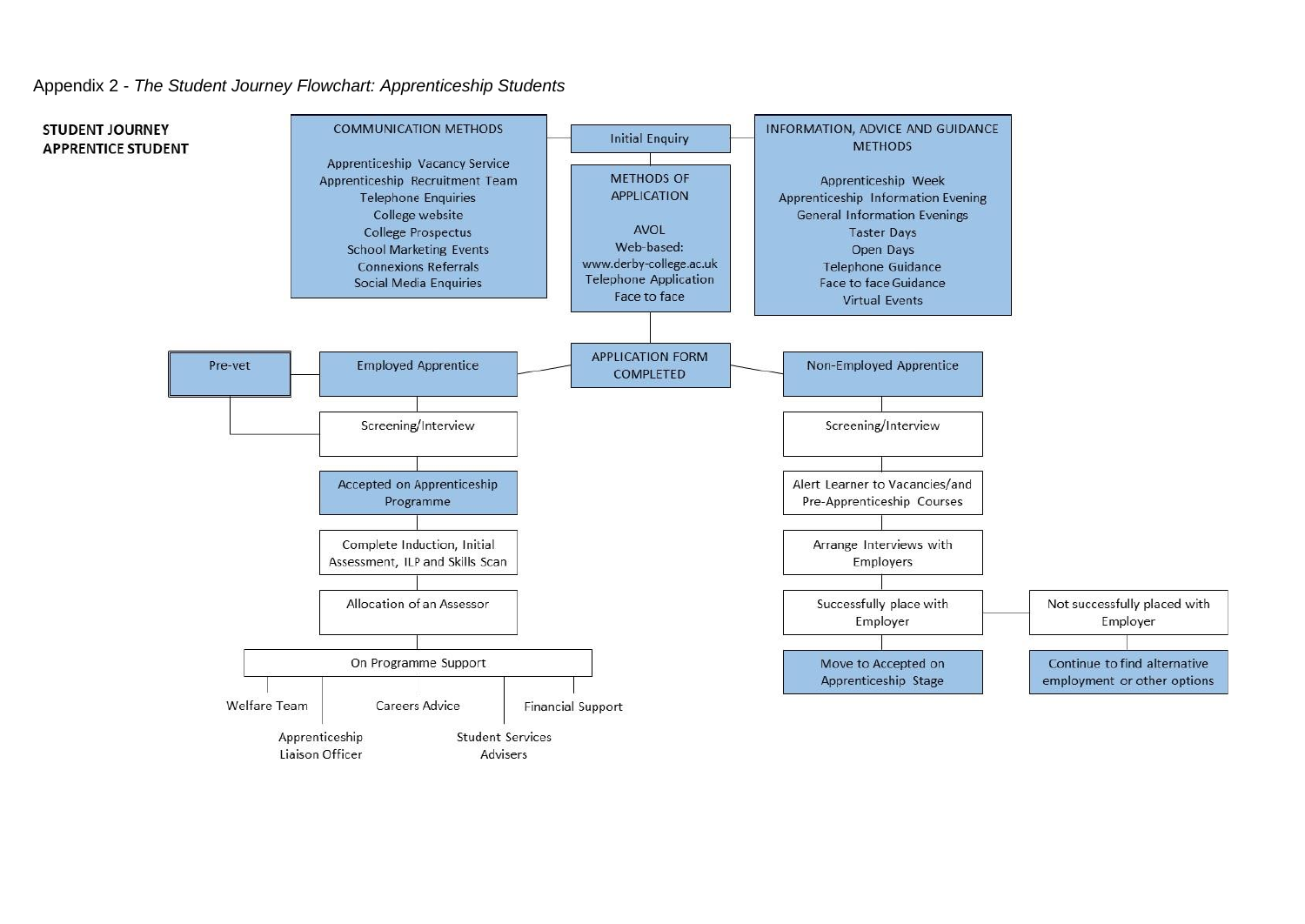#### Appendix 3 - *Student Journey Flowchart: Employment Based Students*

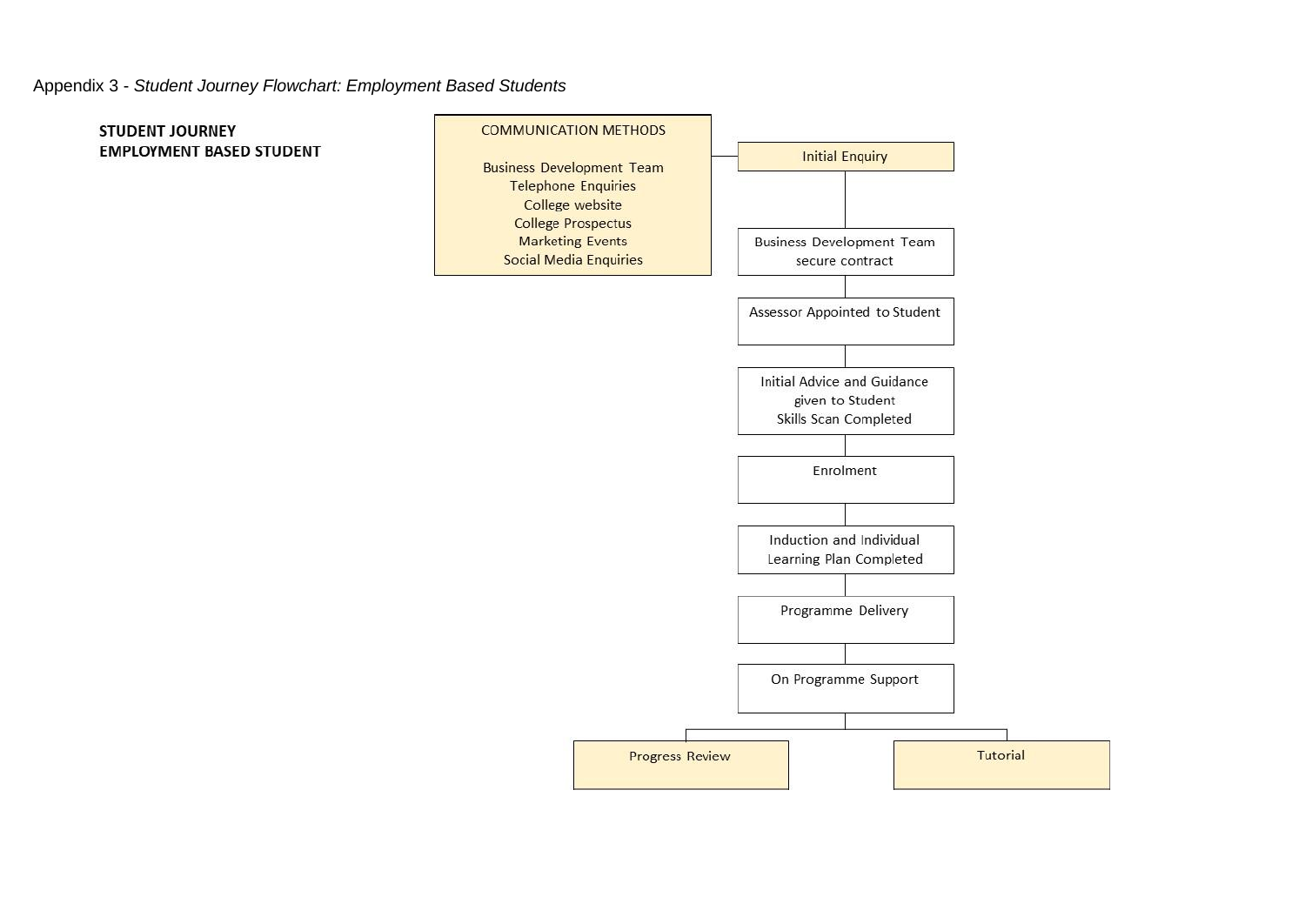#### Appendix 4 - *Student Journey Flowchart: Higher Education Student*s